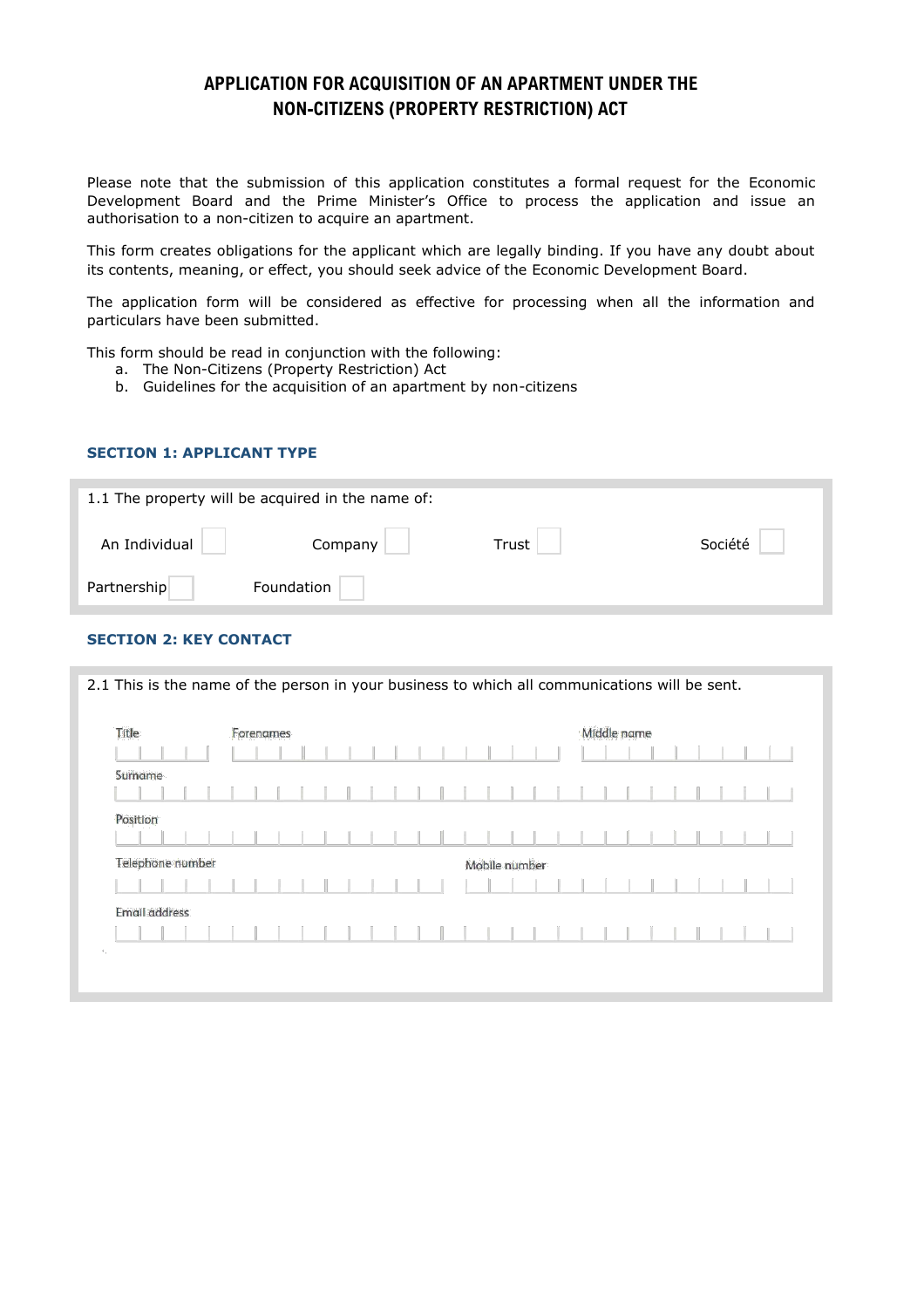### **SECTION 2: PARTICULARS OF APPLICANT**

| Name of Applicant                | $\overline{1}$ |  |  |         |  |  |  |
|----------------------------------|----------------|--|--|---------|--|--|--|
| Residential address in Mauritius |                |  |  |         |  |  |  |
| a ser                            |                |  |  |         |  |  |  |
|                                  |                |  |  |         |  |  |  |
| Tel No.                          |                |  |  | Fax No. |  |  |  |
| Mobile No.                       |                |  |  |         |  |  |  |
| Email address:                   |                |  |  |         |  |  |  |

#### **SECTION 4 – RESIDENCY IN MAURITIUS**

| If you are a resident in Mauritius, please specify<br>below: | Date of issue |  |  |
|--------------------------------------------------------------|---------------|--|--|
| Occupation Permit holder                                     |               |  |  |
| Permanent Residence Permit holder                            |               |  |  |
| Residence Permit holder                                      |               |  |  |

### **SECTION 5 – DESCRIPTION OF IMMOVABLE PROPERTY**

| Location of Building (Property address)                                                                                       |  |  |  |  |  |  |  |  |
|-------------------------------------------------------------------------------------------------------------------------------|--|--|--|--|--|--|--|--|
|                                                                                                                               |  |  |  |  |  |  |  |  |
|                                                                                                                               |  |  |  |  |  |  |  |  |
| Number of apartments in building<br>Number of storeys in building<br>Location of apartment in the building (Apartment number) |  |  |  |  |  |  |  |  |
|                                                                                                                               |  |  |  |  |  |  |  |  |
|                                                                                                                               |  |  |  |  |  |  |  |  |
| Size of immovable property (square metres)                                                                                    |  |  |  |  |  |  |  |  |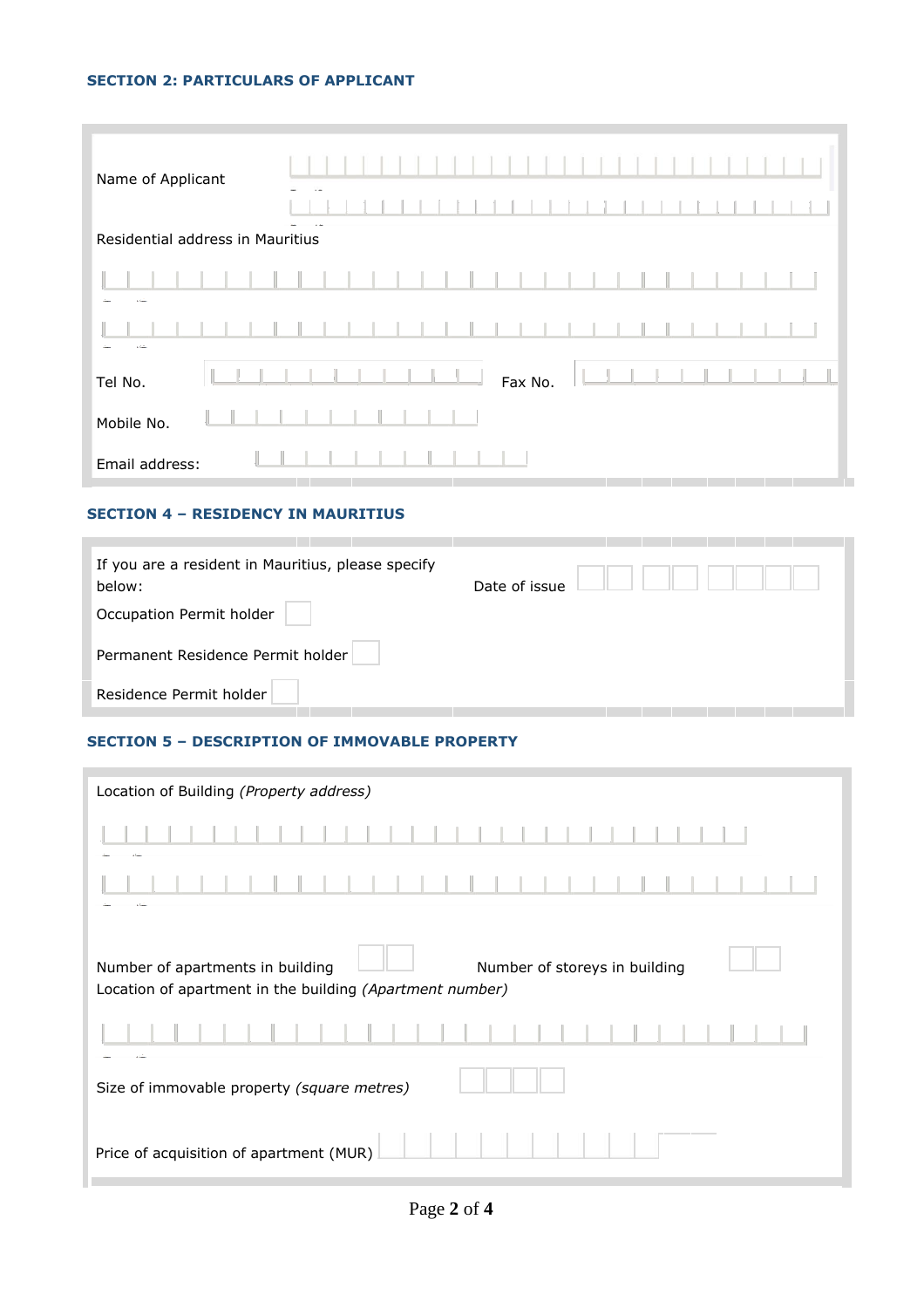| Property being acquired on (tick as appropriate) |                     |         |                    |  |  |  |  |  |  |  |
|--------------------------------------------------|---------------------|---------|--------------------|--|--|--|--|--|--|--|
| Basis of a plan                                  | During construction |         | After construction |  |  |  |  |  |  |  |
| <b>SECTION 6- DETAILS OF VENDOR</b>              |                     |         |                    |  |  |  |  |  |  |  |
| Name of Vendor                                   |                     |         |                    |  |  |  |  |  |  |  |
|                                                  |                     |         |                    |  |  |  |  |  |  |  |
| 4.2 Mailing address                              |                     |         |                    |  |  |  |  |  |  |  |
|                                                  |                     |         |                    |  |  |  |  |  |  |  |
| . .                                              |                     |         |                    |  |  |  |  |  |  |  |
| Tel No.                                          |                     | Fax No. |                    |  |  |  |  |  |  |  |
| Mobile No.                                       |                     |         |                    |  |  |  |  |  |  |  |
| Email address:                                   |                     |         |                    |  |  |  |  |  |  |  |

### **SECTION 7 - SUPPORTING DOCUMENTS CHECKLIST**

Please tick (√) the relevant boxes to show which documents have been submitted along with your application.

| Applicant details (As per quidelines e.g. copy of passport, certificate of incorporation,)                                                                                                   |
|----------------------------------------------------------------------------------------------------------------------------------------------------------------------------------------------|
| A presale agreement between applicant and the vendor duly endorsed by a Notary Public                                                                                                        |
| A site location plan                                                                                                                                                                         |
| A memorandum from the Notary certifying that the apartment forms part of a residential block<br>located in a building of not less than ground plus two floors                                |
| A certified copy of the National Identity Card of the vendor or certified copy of Certificate of<br>Incorporation along with the register of shareholders where the vendor is a company; and |
| A letter from a bank or any financial institution showing that the applicant has the<br>necessary funds to finance the acquisition                                                           |
| Valuation report from a sworn/chartered valuation surveyor                                                                                                                                   |
| A mandate letter given by the applicant where the application is submitted by a third party                                                                                                  |